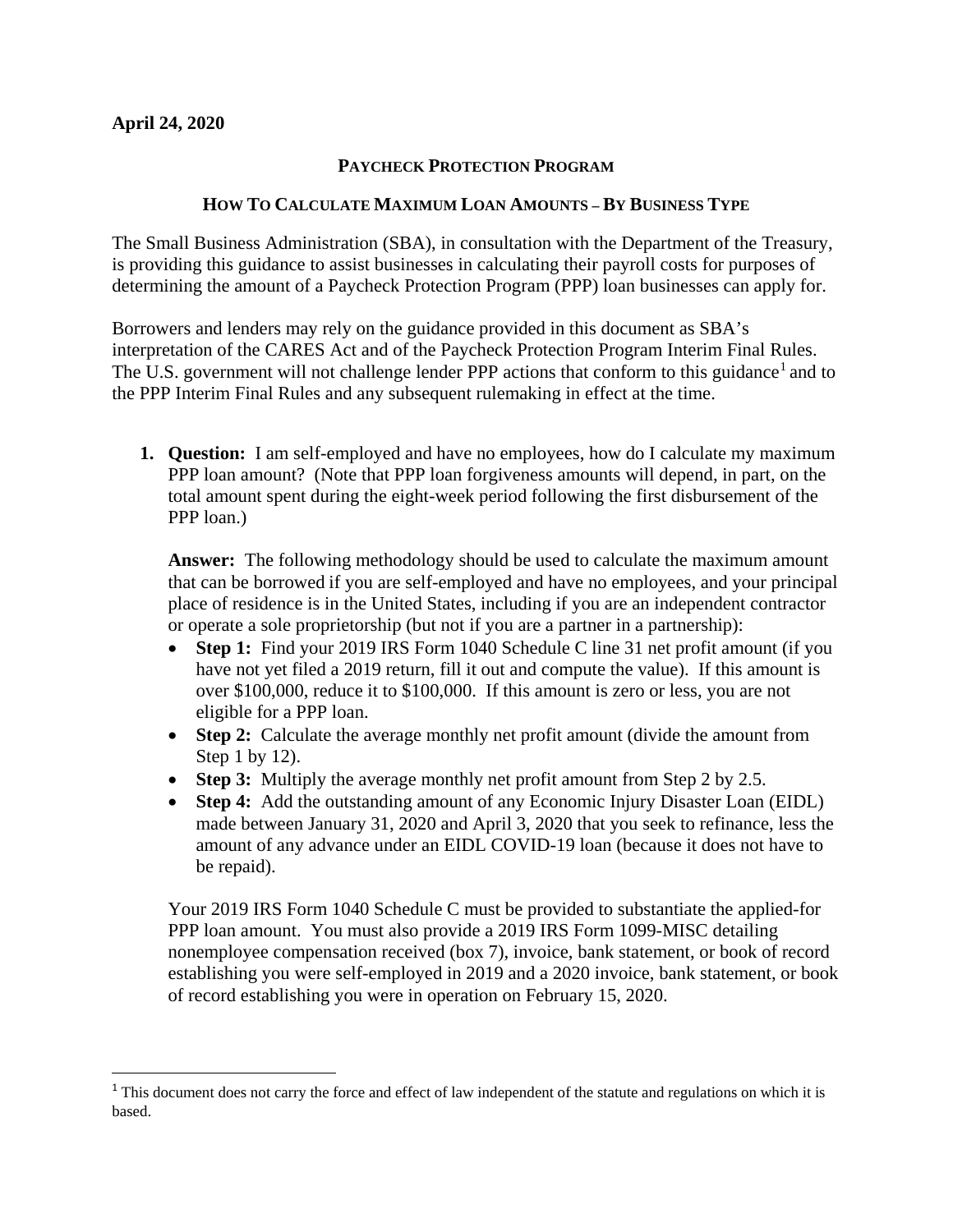**2. Question:** I am self-employed and have employees, how do I calculate my maximum PPP loan amount (up to \$10 million)? (Note that PPP loan forgiveness amounts will depend, in part, on the total amount spent during the eight-week period following the first disbursement of the PPP loan.)

**Answer:** The following methodology should be used to calculate the maximum amount that can be borrowed if you are self-employed with employees, including if you are an independent contractor or operate a sole proprietorship (but not if you are a partner in a partnership):

- **Step 1:** Compute your 2019 payroll costs by adding the following:
	- o 2019 IRS Form 1040 Schedule C line 31 net profit amount (if you have not yet filed a 2019 return, fill it out and compute the value); if this amount is over \$100,000, reduce it to \$100,000; and if this amount is less than zero, set this amount at zero;
	- o 2019 gross wages and tips paid to your employees whose principal place of residence is in the United States, which can be computed using 2019 IRS Form 941 Taxable Medicare wages & tips (line 5c-column 1) from each quarter plus any pre-tax employee contributions for health insurance or other fringe benefits excluded from Taxable Medicare wages & tips, subtracting any amount paid to any individual employee in excess of \$100,000 and any amounts paid to any employee whose principal place of residence is outside the U.S;
	- o 2019 employer contributions for employee health insurance (portion of IRS Form 1040 Schedule C line 14 attributable to health insurance):
	- o 2019 employer contributions to employee retirement plans (IRS Form 1040 Schedule C line 19); and
	- o 2019 employer state and local taxes assessed on employee compensation, primarily state unemployment insurance tax (from state quarterly wage reporting forms).
- **Step 2:** Calculate the average monthly payroll costs amount (divide the amount from Step 1 by 12).
- **Step 3:** Multiply the average monthly payroll costs amount from Step 2 by 2.5.
- **Step 4:** Add the outstanding amount of any EIDL made between January 31, 2020 and April 3, 2020 that you seek to refinance, less the amount of any advance under an EIDL COVID-19 loan (because it does not have to be repaid).

Your 2019 IRS Form 1040 Schedule C, IRS Form 941 and state quarterly wage unemployment insurance tax reporting form from each quarter (or equivalent payroll processor records or IRS Wage and Tax Statements), along with documentation of any retirement or health insurance contributions, must be provided to substantiate the appliedfor PPP loan amount. A payroll statement or similar documentation from the pay period that covered February 15, 2020 must be provided to establish you were in operation and had employees on that date.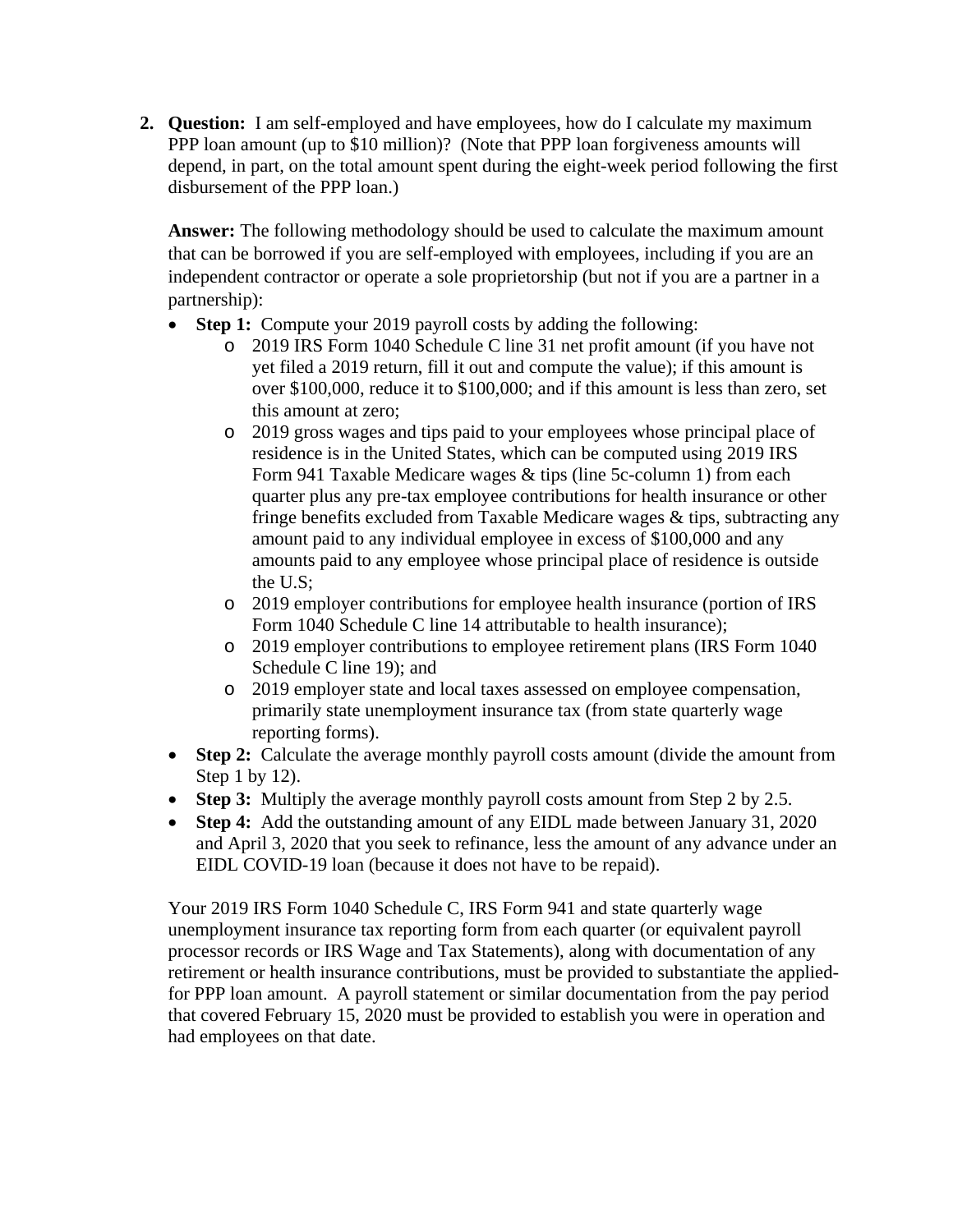**3. Question:** I am a self-employed individual who reports my income on IRS Form 1040 Schedule F. What documentation must I provide in place of Schedule C and how should my maximum loan amount be determined (up to \$10 million)?

**Answer:** Self-employed farmers (i.e., those who report their net farm profit on IRS Form 1040 Schedule 1 and Schedule F) should use IRS Form 1040 Schedule F in lieu of Schedule C, and Schedule F line 34 net farm profit should be used to determine their loan amount in place of Schedule C line 31 net profit. The calculation is otherwise the same as for Schedule C filers above. The 2019 IRS Form 1040 Schedule 1 and Schedule F must be included with the loan application.

**4. Question:** How do partnerships apply for PPP loans and how is the maximum PPP loan amount calculated for partnerships (up to \$10 million)? Should partners' selfemployment income be included on the business entity level PPP loan application or on separate PPP loan applications for each partner? (Note that PPP loan forgiveness amounts will depend, in part, on the total amount spent during the eight-week period following the first disbursement of the PPP loan.)

**Answer:** The following methodology should be used to calculate the maximum amount that can be borrowed for partnerships (partners' self-employment income should be included on the partnership's PPP loan application, individual partners may not apply for separate PPP loans):

- **Step 1:** Compute 2019 payroll costs by adding the following:
	- o 2019 Schedule K-1 (IRS Form 1065) Net earnings from self-employment of individual U.S. based general partners that are subject to self-employment tax, computed from box 14a (reduced by any section 179 expense deduction claimed, unreimbursed partnership expenses claimed, and depletion claimed on oil and gas properties) multiplied by  $0.9235$  $0.9235$  $0.9235$ ,<sup>2</sup> up to \$100,000 per partner (if 2019 schedules have not been filed, fill them out);
	- o 2019 gross wages and tips paid to your employees whose principal place of residence is in the United States, if any, which can be computed using 2019 IRS Form 941 Taxable Medicare wages & tips (line 5c-column 1) from each quarter plus any pre-tax employee contributions for health insurance or other fringe benefits excluded from Taxable Medicare wages & tips, subtracting any amounts paid to any individual employee in excess of \$100,000 and any amounts paid to any employee whose principal place of residence is outside the U.S;
	- o 2019 employer contributions for employee health insurance, if any (portion of IRS Form 1065 line 19 attributable to health insurance);
	- o 2019 employer contributions to employee retirement plans, if any (IRS Form 1065 line 18); and

 $\overline{a}$ 

<span id="page-2-0"></span><sup>&</sup>lt;sup>2</sup> This treatment follows the computation of self-employment tax from IRS Form 1040 Schedule SE Section A line 4 and removes the "employer" share of self-employment tax, consistent with how payroll costs for employees in the partnership are determined.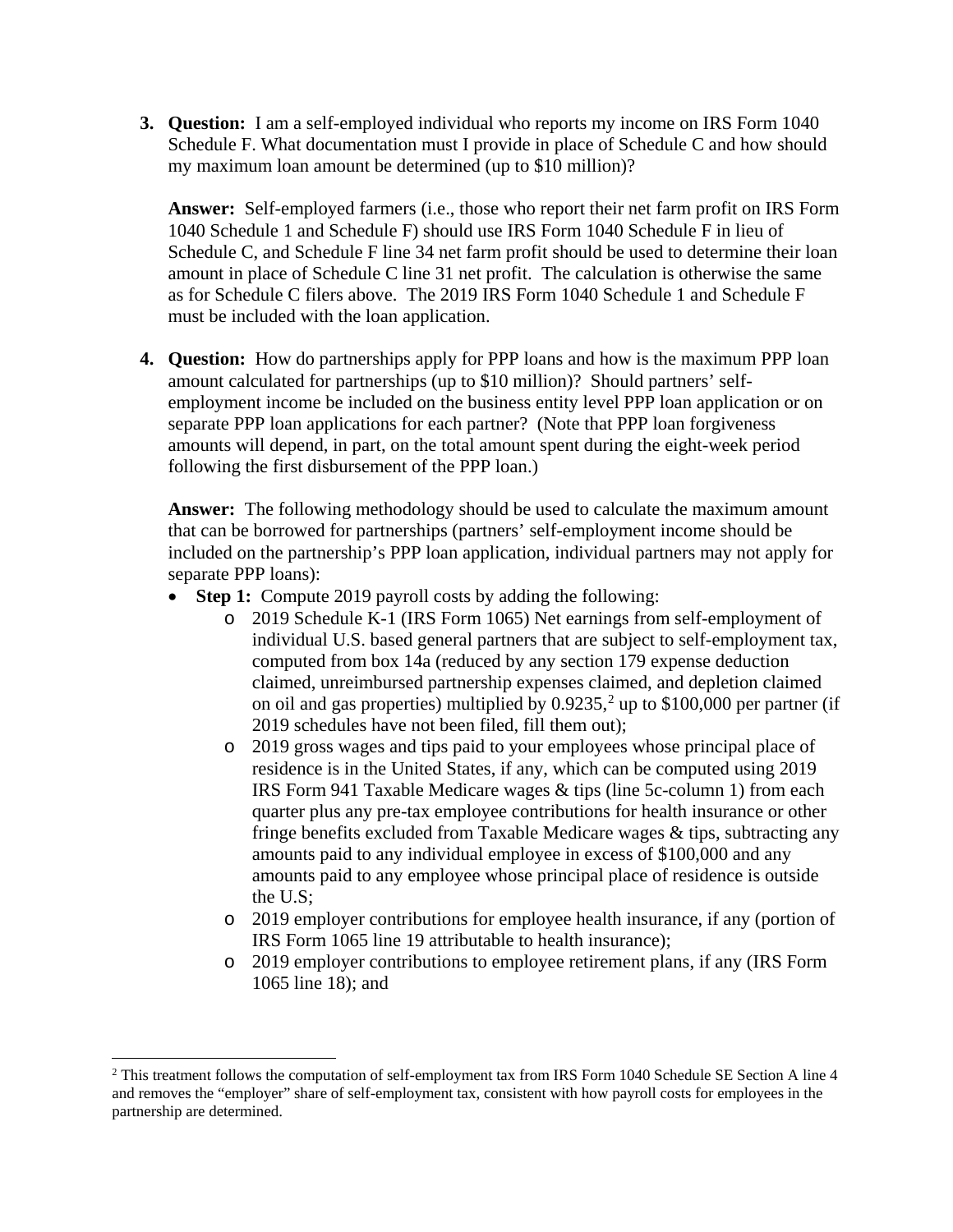- o 2019 employer state and local taxes assessed on employee compensation, primarily state unemployment insurance tax (from state quarterly wage reporting forms), if any.
- **Step 2:** Calculate the average monthly payroll costs (divide the amount from Step 1) by 12).
- **Step 3:** Multiply the average monthly payroll costs from Step 2 by 2.5.
- **Step 4:** Add any outstanding amount of any EIDL made between January 31, 2020 and April 3, 2020 that you seek to refinance, less the amount of any advance under an EIDL COVID-19 loan (because it does not have to be repaid).

The partnership's 2019 IRS Form 1065 (including K-1s) and other relevant supporting documentation if the partnership has employees, including the 2019 IRS Form 941 and state quarterly wage unemployment insurance tax reporting form from each quarter (or equivalent payroll processor records or IRS Wage and Tax Statements) along with records of any retirement or health insurance contributions, must be provided to substantiate the applied-for PPP loan amount. If the partnership has employees, a payroll statement or similar documentation from the pay period that covered February 15, 2020 must be provided to establish the partnership was in operation and had employees on that date. If the partnership has no employees, an invoice, bank statement, or book of record establishing the partnership was in operation on February 15, 2020 must instead be provided.

**5. Question:** How is the maximum PPP loan amount calculated for S corporations and C corporations (up to \$10 million)? (Note that PPP loan forgiveness amounts will depend, in part, on the total amount spent during the eight-week period following the first disbursement of the PPP loan.)

**Answer:** The following methodology should be used to calculate the maximum amount that can be borrowed for corporations, including S and C corporations:

- **Step 1:** Compute 2019 payroll costs by adding the following:
	- o 2019 gross wages and tips paid to your employees whose principal place of residence is in the United States, which can be computed using 2019 IRS Form 941 Taxable Medicare wages & tips (line 5c-column 1) from each quarter plus any pre-tax employee contributions for health insurance or other fringe benefits excluded from Taxable Medicare wages & tips, subtracting any amounts paid to any individual employee in excess of \$100,000 and any amounts paid to any employee whose principal place of residence is outside the U.S;
	- o 2019 employer health insurance contributions (portion of IRS Form 1120 line 24 or IRS Form 1120-S line 18 attributable to health insurance);
	- o 2019 employer retirement contributions (IRS Form 1120 line 23 or IRS Form 1120-S line 17); and
	- o 2019 employer state and local taxes assessed on employee compensation, primarily state unemployment insurance tax (from state quarterly wage reporting forms).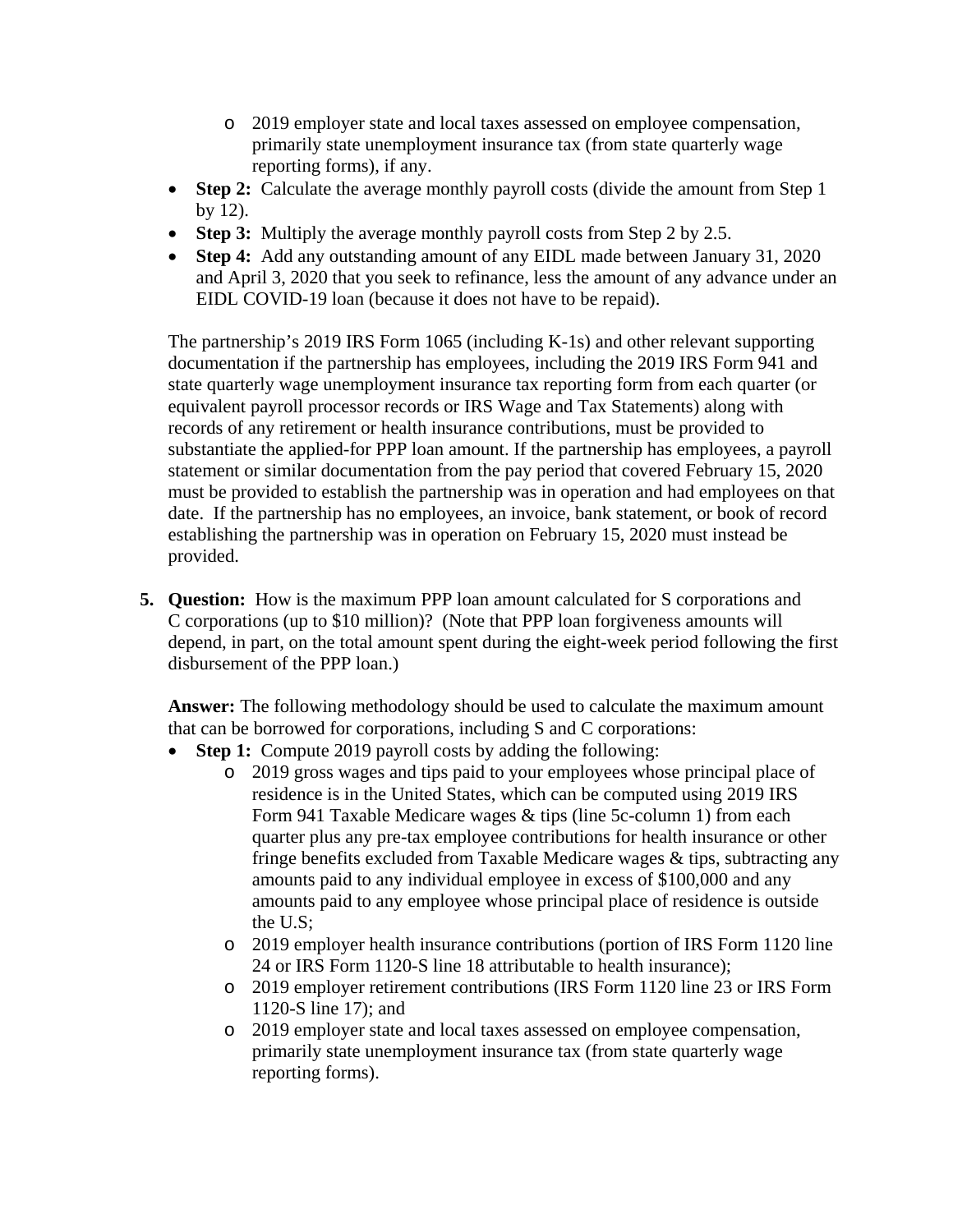- **Step 2:** Calculate the average monthly payroll costs (divide the amount from Step 1) by 12).
- **Step 3:** Multiply the average monthly payroll costs from Step 2 by 2.5.
- **Step 4:** Add the outstanding amount of any EIDL made between January 31, 2020 and April 3, 2020 that you seek to refinance, less the amount of any advance under an EIDL COVID-19 loan (because it does not have to be repaid).

The corporation's 2019 IRS Form 941 and state quarterly wage unemployment insurance tax reporting form from each quarter (or equivalent payroll processor records or IRS Wage and Tax Statements), along with the filed business tax return (IRS Form 1120 or IRS 1120-S) or other documentation of any retirement and health insurance contributions, must be provided to substantiate the applied-for PPP loan amount. A payroll statement or similar documentation from the pay period that covered February 15, 2020 must be provided to establish you were in operation and had employees on that date.

**6. Question:** How is the maximum PPP loan amount calculated for eligible nonprofit organizations<sup>[3](#page-4-0)</sup> (up to \$10 million)? (Note that PPP loan forgiveness amounts will depend, in part, on the total amount spent during the eight-week period following the first disbursement of the PPP loan.)

**Answer:** The following methodology should be used to calculate the maximum amount that can be borrowed for eligible nonprofit organizations (eligible nonprofit religious institutions, see the next question):

- **Step 1:** Compute 2019 payroll costs by adding the following:
	- o 2019 gross wages and tips paid to your employees whose principal place of residence is in the United States, which can be computed using 2019 IRS Form 941 Taxable Medicare wages & tips (line 5c-column 1) from each quarter plus any pre-tax employee contributions for health insurance or other fringe benefits excluded from Taxable Medicare wages & tips, subtracting any amounts paid to any individual employee in excess of \$100,000 and any amounts paid to any employee whose principal place of residence is outside the U.S;
	- o 2019 employer health insurance contributions (portion of IRS Form 990 Part IX line 9 attributable to health insurance);
	- o 2019 employer retirement contributions (IRS Form 990 Part IX line 8); and
	- o 2019 employer state and local taxes assessed on employee compensation, primarily state unemployment insurance tax (from state quarterly wage reporting forms).
- **Step 2:** Calculate the average monthly payroll costs (divide the amount from Step 1 by 12).
- **Step 3:** Multiply the average monthly payroll costs from Step 2 by 2.5.

l

<span id="page-4-0"></span><sup>&</sup>lt;sup>3</sup> "Eligible nonprofit organization" means an organization that is described in section 501(c)(3) of the Internal Revenue Code of 1986 and that is exempt from taxation under section 501(a) of such Code.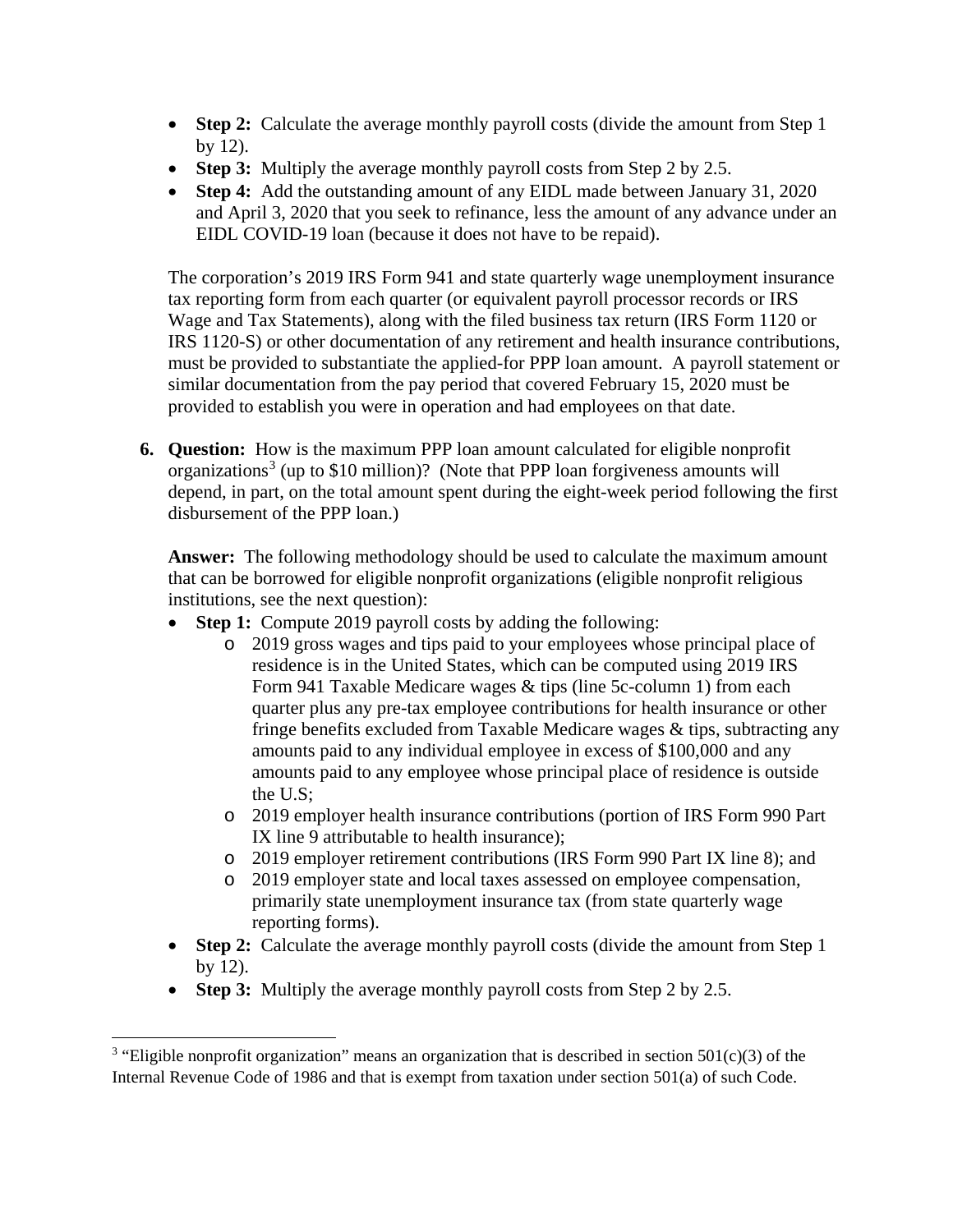• **Step 4:** Add the outstanding amount of any EIDL made between January 31, 2020 and April 3, 2020 that you seek to refinance, less the amount of any advance under an EIDL COVID-19 loan (because it does not have to be repaid).

The nonprofit organization's 2019 IRS Form 941 and state quarterly wage unemployment insurance tax reporting form from each quarter (or equivalent payroll processor records or IRS Wage and Tax Statements), along with the filed IRS Form 990 Part IX or other documentation of any retirement and health insurance contributions, must be provided to substantiate the applied-for PPP loan amount. A payroll statement or similar documentation from the pay period that covered February 15, 2020 must be provided to establish you were in operation and had employees on that date. Eligible nonprofits that do not file an IRS Form 990, typically those with gross receipts less than \$50,000, should see the next question.

**7. Question:** How is the maximum PPP loan amount calculated for eligible nonprofit religious institutions, veterans organizations, and tribal businesses (up to \$10 million)? (Note that PPP loan forgiveness amounts will depend, in part, on the total amount spent during the eight-week period following the first disbursement of the PPP loan.)

**Answer:** The following methodology should be used to calculate the maximum amount that can be borrowed for eligible nonprofit religious institutions, veterans organizations and tribal businesses:

- **Step 1:** Compute 2019 payroll costs by adding the following:
	- o 2019 gross wages and tips paid to your employees whose principal place of residence is in the United States, which can be computed using 2019 IRS Form 941 Taxable Medicare wages & tips (line 5c-column 1) from each quarter plus any pre-tax employee contributions for health insurance or other fringe benefits excluded from Taxable Medicare wages & tips, subtracting any amounts paid to any individual employee in excess of \$100,000 and any amounts paid to any employee whose principal place of residence is outside the U.S;
	- o 2019 employer health insurance contributions;
	- o 2019 employer retirement contributions and
	- o 2019 employer state and local taxes assessed on employee compensation, primarily state unemployment insurance tax (from state quarterly wage reporting forms).
- **Step 2:** Calculate the average monthly payroll costs (divide the amount from Step 1) by 12).
- **Step 3:** Multiply the average monthly payroll costs from Step 2 by 2.5.
- **Step 4:** Add any outstanding amount of any EIDL made between January 31, 2020 and April 3, 2020 that you seek to refinance, less the amount of any advance under an EIDL COVID-19 loan (because it does not have to be repaid).

The entity's 2019 IRS Form 941 and state quarterly wage unemployment insurance tax reporting form from each quarter (or equivalent payroll processor records or IRS Wage and Tax Statements), along with documentation of any retirement and health insurance